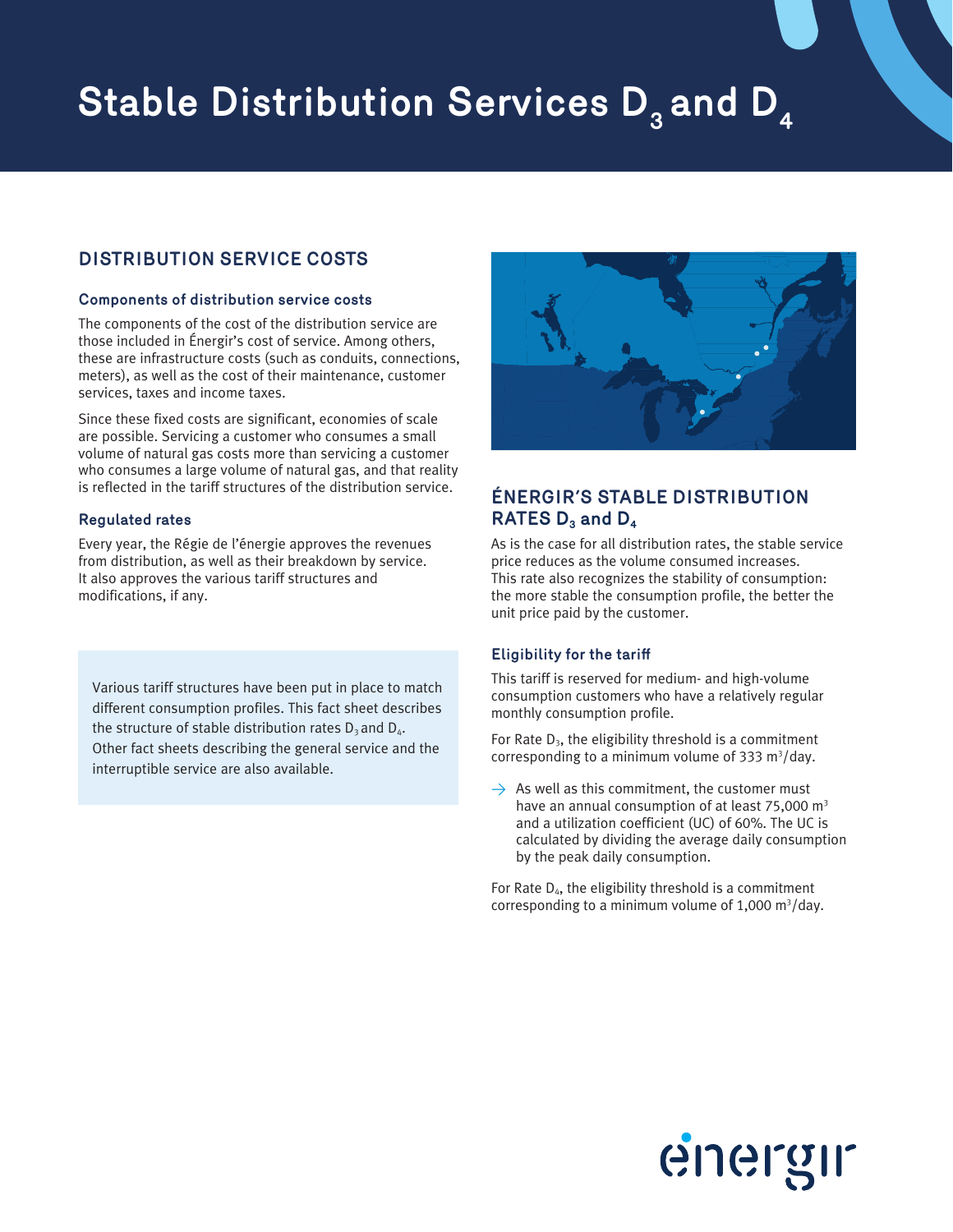## **PRICE OF STABLE DISTRIBUTION SERVICE D3**

The unit price is the result of the factors described below.

## **1** MINIMUM DAILY OBLIGATION (MDO)

This is the fixed portion of the bill; the amount is established based on the consumption commitment, called the "subscribed volume" (SV). The daily rate is billed based on the number of days in the period, regardless of actual consumption during that period.

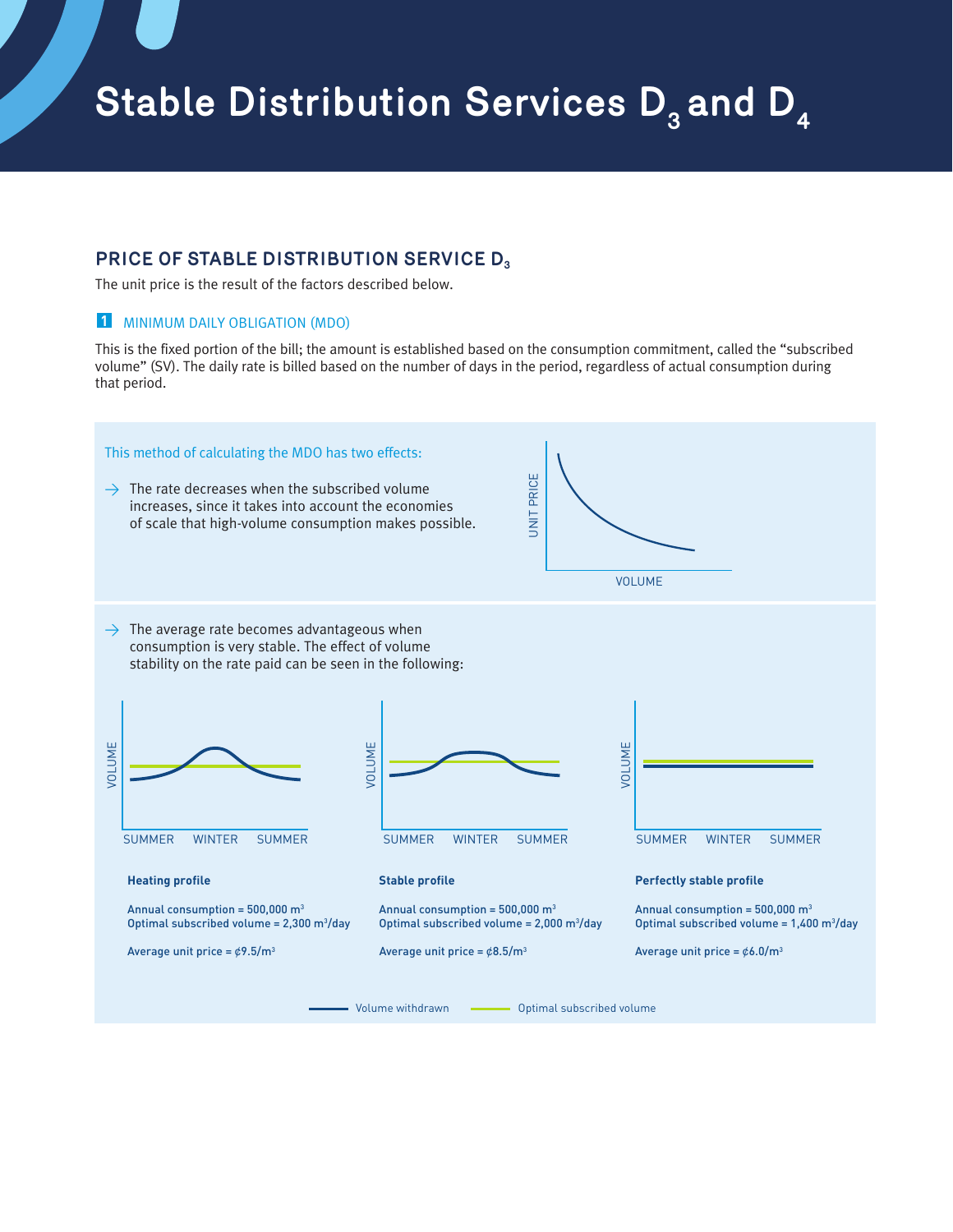## **2** UNIT PRICE BY VOLUME WITHDRAWN

The unit price by volume withdrawn is the variable portion of the bill. It is applied to the volume withdrawn during the billing period up to the subscribed volume, multiplied by the number of days in the billing period.

## **3** REDUCTION TO BILL

A reduction in the MDO and the unit price by volume withdrawn is granted for any contract with a term longer than twelve months. This reduction may reach 26% for a 20-year contract.

### **4** WITHDRAWALS EXCEEDING THE SUBSCRIBED VOLUME

When the volume withdrawn during a month exceeds the subscribed volume multiplied by the number of days in the billing period, the excess volume is then billed according the general service rates.

## **5** UNAUTHORIZED WITHDRAWALS

From November to March, Énergir has to meet increased demand for natural gas due to heating needs. During these months, stable service customers who consume far more than their consumption commitment create unplanned pressure on the demand for natural gas.

A substantial penalty is thus applied when the volume consumed in a month exceeds 150% of the subscribed volume. This volume is subject to a rate for unauthorized withdrawals, to which is added the price for the natural gas supply service, based on the price traded at Iroquois at the time of the withdrawal.